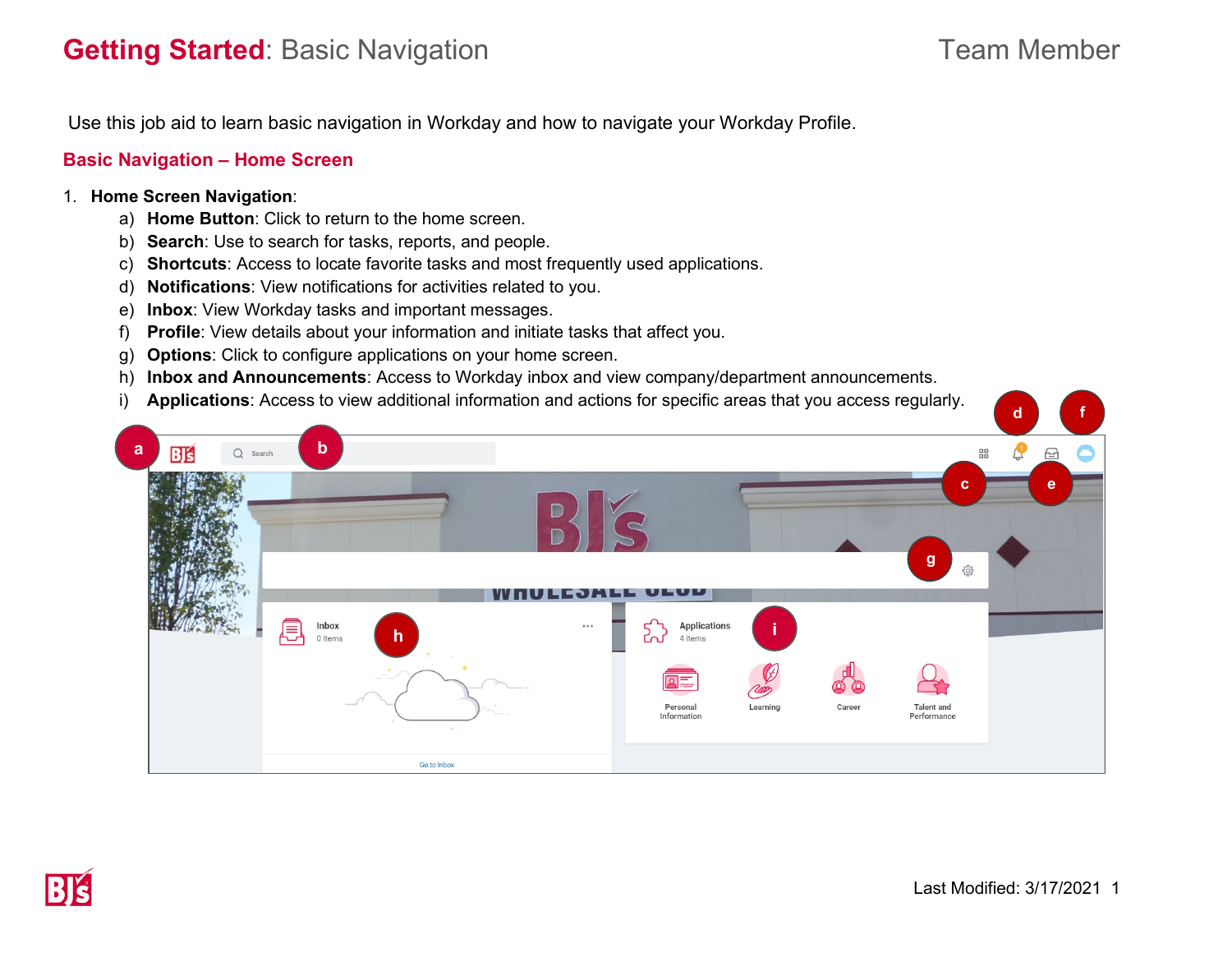## **Basic Navigation – Profile**

Your profile provides a detailed view of your skills, experience, education, job details, contact information and more. You can also take action from your profile in addition to the search bar and applications.

### 2. **Profile Navigation**

- **Related Actions**: Click to view additional information and take action on certain topics.
- **Email**: Displays your BJ's email address.
- **Team**: Displays your team's reporting structure (org chart).
- **Summary**: Displays location, manager, and summary details of your job.
- **Job**: Displays job details, worker history, organizations, employment data, support roles, service dates, and management chain.
- **Compensation**: Displays current compensation, total rewards, and pay change history.
- **Time Off**: Displays current time off balances. Field Marketing TMs can also use this tab to view current balances.
- **Pay**: Displays payslips, tax elections, and payment elections.
- **Contact**: Displays home and work contact information, and emergency contacts.
- **Personal:** Displays personal details including gender, DOB, marital status, race, ID information, and apparel sizes.
- **Performance:** Displays performance reviews, capabilities, career development journeys, and feedback.
- **Career:** Displays learning, job history, job applications, skills, and additional details about your talent profile.



NOTE: Your personal details are what you can see and are different from what others can see about you due to security permissions.

| BJS                                                                  | $Q$ Search          |  |  |  |
|----------------------------------------------------------------------|---------------------|--|--|--|
| ø<br><b>Winnie Worker</b><br><b>Sr Planning Analyst</b><br>Actions ) |                     |  |  |  |
|                                                                      | 옮<br>図              |  |  |  |
|                                                                      | Email<br>Team       |  |  |  |
| 品                                                                    | <b>Summary</b>      |  |  |  |
| 凾                                                                    | Job                 |  |  |  |
| ⊡                                                                    | <b>Compensation</b> |  |  |  |
| 卣                                                                    | <b>Time Off</b>     |  |  |  |
| 喦                                                                    | Pay                 |  |  |  |
| ▣                                                                    | <b>Contact</b>      |  |  |  |
| $\mathbf{B}$                                                         | Personal            |  |  |  |
| 圖                                                                    | Performance         |  |  |  |
| ◉                                                                    | <b>Career</b>       |  |  |  |
|                                                                      |                     |  |  |  |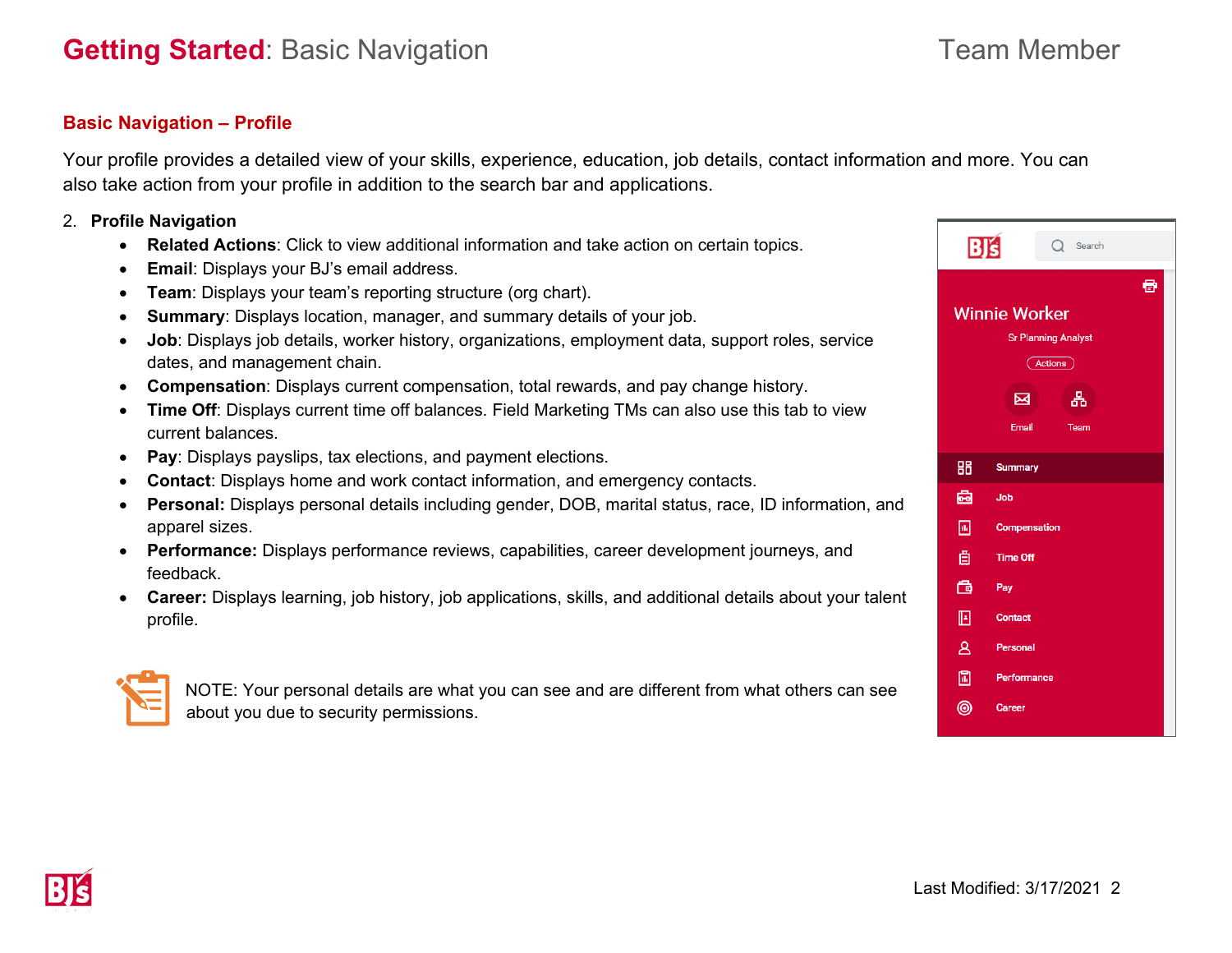# **Getting Started**: Basic Navigation **Team Member** Team Member

# **Inbox and Archive**

Workday tasks and important messages display in your Workday inbox. The Archive contains actions completed within the last 30 days. You can also view process history and remaining steps.

1. Navigate to the **Inbox** icon to access.



2. Your Inbox shows items requiring your action. Once completed, the item is removed from your inbox and archived for 30 days.

| <b>Inbox</b> |                                                                 |
|--------------|-----------------------------------------------------------------|
| Actions      | Archive                                                         |
| Viewing: All | Sort By: Newest<br>$\checkmark$<br>$\checkmark$<br>$\checkmark$ |

3. Click the **Archive** tab to view transaction history and information on process and details.